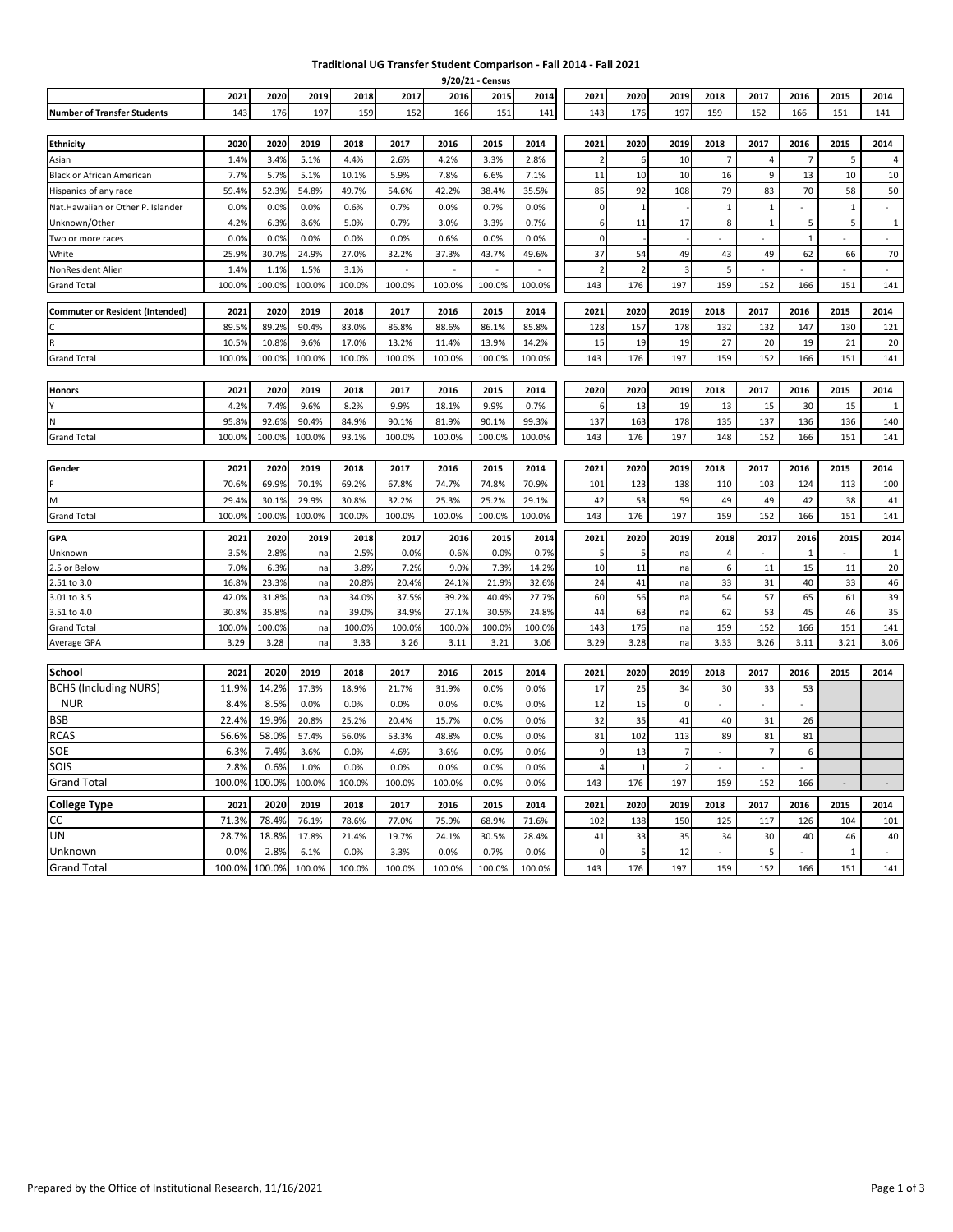| <b>Prior College or University</b> | 2020   | 2020                     | 2019                     | 2018                     | 2017                     | 2016                     | 2015                     | 2014                     | 2021                     | 2020           | 2019                     | 2018                     | 2017                     | 2016                     | 2015                     | 2014                          |
|------------------------------------|--------|--------------------------|--------------------------|--------------------------|--------------------------|--------------------------|--------------------------|--------------------------|--------------------------|----------------|--------------------------|--------------------------|--------------------------|--------------------------|--------------------------|-------------------------------|
| College of DuPage                  | 4.9%   | 5.1%                     | 5.6%                     | 9.4%                     | 5.3%                     | 6.6%                     | 9.9%                     | 5.0%                     |                          | 9              | 11                       | 15                       | 8                        | 11                       | 15                       | $\overline{7}$                |
| College of Lake County             | 0.7%   | 1.1%                     | 1.5%                     | 0.6%                     | 0.7%                     | 0.6%                     | 2.0%                     | 0.7%                     | $\mathbf{1}$             | $\overline{2}$ | 3                        | $\mathbf{1}$             | $\mathbf 1$              | $\mathbf 1$              | $\overline{3}$           | $\mathbf 1$                   |
| <b>Elgin Community College</b>     | 3.5%   | 2.8%                     | 0.5%                     | 1.3%                     | 1.3%                     | 0.6%                     | 0.7%                     | 1.4%                     | 5                        | 5              |                          | $\mathbf 2$              | $\overline{2}$           | $\,1\,$                  | $\mathbf 1$              | $\sqrt{2}$                    |
| Harold Washington College          | 4.2%   | 3.4%                     | 3.6%                     | 5.7%                     | 3.3%                     | 2.4%                     | 2.0%                     | 5.0%                     | 6                        | 6              |                          | 9                        | 5                        | $\overline{4}$           | 3                        | $\overline{7}$                |
| Illinois State University          | 4.2%   | 0.0%                     | 0.0%                     | 0.6%                     | 0.0%                     | 0.6%                     | 3.3%                     | 2.1%                     | 6                        | 0              |                          | $\mathbf{1}$             | $\overline{\phantom{a}}$ | $\mathbf 1$              | 5                        | $\overline{\mathbf{3}}$       |
| Loyola University of Chg           | 5.6%   | 5.1%                     | 6.1%                     | 4.4%                     | $\overline{\phantom{a}}$ |                          | $\overline{\phantom{a}}$ | $\sim$                   | 8                        | 9              | 12                       | $\overline{7}$           | $\overline{\phantom{a}}$ | $\sim$                   |                          | $\bar{a}$                     |
| Malcolm X College                  | 4.2%   | $\sim$                   | $\sim$                   | $\sim$                   | $\overline{\phantom{a}}$ |                          | $\sim$                   | $\bar{a}$                | 6                        |                |                          |                          | ٠                        |                          |                          | $\overline{\phantom{a}}$      |
| McHenry County College             | 1.4%   | 0.6%                     | 1.0%                     | 0.0%                     | 0.0%                     | 0.0%                     | 0.7%                     | 0.0%                     | $\overline{2}$           | $\mathbf 1$    |                          | ÷.                       | ÷.                       | $\omega$                 | $\mathbf 1$              | ä,                            |
| Moraine Valley Cmty College        | 2.1%   | 3.4%                     | 2.0%                     | 3.1%                     | 3.9%                     | 4.2%                     | 5.3%                     | 4.3%                     | $\overline{3}$           | 6              |                          | 5                        | 6                        | $\overline{7}$           | 8                        | 6                             |
| Morton College                     | 4.9%   | 4.0%                     | 8.1%                     | 9.4%                     | 9.2%                     | 10.8%                    | 7.3%                     | 7.8%                     | $\overline{7}$           | $\overline{7}$ | 16                       | 15                       | 14                       | 18                       | $11\,$                   | $11\,$                        |
| <b>Oakton Community College</b>    | 2.8%   | 2.3%                     | 4.1%                     | 5.0%                     | 3.3%                     | 1.8%                     | 4.6%                     | 7.8%                     | $\overline{a}$           | $\overline{4}$ | 8                        | 8                        | 5                        | $\mathsf 3$              | $\overline{7}$           | 11                            |
| <b>Triton College</b>              | 22.4%  | 23.3%                    | 25.9%                    | 21.4%                    | 18.4%                    | 19.9%                    | 18.5%                    | 13.5%                    | 32                       | 41             | 51                       | 34                       | 28                       | 33                       | 28                       | 19                            |
| <b>Truman College</b>              | 1.4%   | 1.1%                     | 0.5%                     | 0.6%                     | 0.7%                     | 1.8%                     | 2.0%                     | 1.4%                     | $\overline{2}$           | $\overline{2}$ | 1                        | $\mathbf 1$              | $\mathbf 1$              | $\mathsf 3$              | $\overline{3}$           | $\sqrt{2}$                    |
| University of Illinois at Chic     | 2.1%   | 2.8%                     | 1.0%                     | 0.0%                     | 1.3%                     | 1.2%                     | 6.0%                     | 2.1%                     | $\overline{3}$           | 5              |                          |                          | $\overline{2}$           | $\mathbf 2$              | 9                        | $\mathsf 3$                   |
| <b>Waubonsee Community College</b> | 0.0%   | 0.6%                     | 0.5%                     | 0.6%                     | 1.3%                     | 1.8%                     | 1.3%                     | 0.0%                     | $\mathbf 0$              | $\mathbf 1$    | $\mathbf{1}$             | $\mathbf{1}$             | $\sqrt{2}$               | $\mathsf 3$              | $\overline{2}$           | $\sim$                        |
| William Rainey Harper College      | 3.5%   | 4.0%                     | 3.0%                     | 5.0%                     | 3.9%                     | 5.4%                     | 2.0%                     | 8.5%                     | 5                        | $\overline{7}$ | 6                        | 8                        | $\boldsymbol{6}$         | 9                        | $\overline{3}$           | 12                            |
| Wright College                     | 8.4%   | 13.1%                    | 11.2%                    | 9.4%                     | 15.8%                    | 8.4%                     | 6.6%                     | 7.8%                     | 12                       | 23             | 22                       | 15                       | 24                       | 14                       | 10                       | $11\,$                        |
| All Others                         | 23.8%  | 27.3%                    | 25.4%                    | 20.1%                    | 31.6%                    | 33.7%                    | 26.5%                    | 32.6%                    | 34                       | 48             | 50                       | 32                       | 48                       | 56                       | 40                       | 46                            |
|                                    |        |                          |                          |                          |                          |                          |                          |                          | 143                      |                | 197                      | 154                      | 152                      | 166                      | 151                      |                               |
| <b>Grand Total</b>                 | 100.0% | 100.0%                   | 100.0%                   | 96.9%                    | 100.0%                   | 100.0%                   | 100.0%                   | 100.0%                   |                          | 176            |                          |                          |                          |                          |                          | 141                           |
| <b>Program of Interest</b>         | 2021   | 2020                     | 2019                     | 2018                     | 2017                     | 2016                     | 2015                     | 2014                     | 2021                     | 2020           | 2019                     | 2018                     | 2017                     | 2016                     | 2015                     | 2014                          |
| <b>ACCT</b>                        | 9.8%   | 3.4%                     | 5.1%                     | 5.0%                     | 5.3%                     | 3.0%                     | 4.6%                     | 3.5%                     | 14                       | 6              | 10                       | 8                        | 8                        | 5                        | $\overline{7}$           | 5                             |
| BAD/MARK/MGMT                      | 0.0%   | 3.4%                     | 0.0%                     | 12.6%                    | 11.8%                    | 7.8%                     | 8.6%                     | 11.3%                    | ÷                        | 6              |                          | 20                       | 18                       | 13                       | 13                       | 16                            |
| <b>BBAFI</b>                       | 0.7%   | 0.6%                     | 1.5%                     | $\sim$                   | $\sim$                   |                          | $\sim$                   |                          | $\mathbf{1}$             | $\mathbf{1}$   |                          |                          |                          |                          |                          |                               |
| <b>BBAMA</b>                       | 0.7%   | 1.1%                     | 3.0%                     | $\omega$                 | $\sim$                   | ×                        | $\sim$                   | $\omega$                 | $\mathbf{1}$             | $\mathbf 2$    | 6                        | ÷                        | ÷.                       | $\omega$                 | $\sim$                   | $\omega$                      |
| <b>BBAMR</b>                       | 0.0%   | 0.0%                     | 0.0%                     | $\overline{\phantom{a}}$ | $\overline{\phantom{a}}$ |                          | $\overline{\phantom{a}}$ |                          | $\sim$                   | 0              | 0                        |                          |                          | $\sim$                   |                          | $\overline{\phantom{a}}$      |
| <b>BIOCH</b>                       | 1.4%   | 2.3%                     | 1.5%                     | 2.5%                     | 5.3%                     | 2.4%                     | 3.3%                     | 0.0%                     | $\overline{2}$           | $\overline{4}$ | 3                        | 4                        | 8                        | $\overline{a}$           | 5                        | ٠                             |
| <b>BIOL</b>                        | 2.8%   | 6.8%                     | 4.6%                     | 3.8%                     | 3.9%                     | 1.8%                     | 6.0%                     | 2.1%                     | 4                        | 12             | 9                        | 6                        | 6                        | 3                        | 9                        | $\overline{\mathbf{3}}$       |
| CCAS                               | 0.0%   | 0.0%                     | 0.0%                     | 0.0%                     | 0.0%                     | 0.6%                     | 2.6%                     | 0.0%                     | ä,                       | 0              |                          | ä,                       | $\blacksquare$           | $\mathbf 1$              | $\overline{4}$           | $\overline{\phantom{a}}$      |
| <b>CHEM</b>                        | 2.1%   | 0.6%                     | 0.0%                     | 1.9%                     | $\sim$                   | $\sim$                   | $\sim$                   | $\bar{a}$                | 3                        | $\mathbf{1}$   |                          | 3                        | $\sim$                   | $\sim$                   |                          | $\sim$                        |
| <b>CIS</b>                         | 2.8%   | $\overline{\phantom{a}}$ | $\mathbf{r}$             | $\overline{\phantom{a}}$ | $\sim$                   |                          | $\sim$                   | $\omega$                 | $\overline{a}$           |                |                          |                          | $\overline{\phantom{a}}$ | ×                        | $\sim$                   | $\omega$                      |
| CPSC                               | 3.5%   | 4.5%                     | 3.0%                     | 3.8%                     | 5.9%                     | 4.2%                     | 0.0%                     | 2.8%                     | 5                        | 8              | 6                        | 6                        | 9                        | $\overline{7}$           | $\overline{\phantom{a}}$ | $\sqrt{4}$                    |
| CRIM                               | 3.5%   | 4.5%                     | 1.5%                     | 5.7%                     | $\sim$                   | $\sim$                   |                          | ÷.                       | 5                        | 8              | з                        | 9                        |                          |                          |                          | $\omega$                      |
| EC                                 | 0.7%   | 1.1%                     | 1.5%                     | 0.0%                     | 0.0%                     | 2.4%                     | 4.0%                     | 1.4%                     | $\mathbf{1}$             | $\mathbf 2$    |                          |                          |                          | 4                        | 6                        |                               |
| <b>ECON</b>                        | 0.7%   | 1.1%                     | 0.5%                     | 0.6%                     | 0.7%                     | 0.6%                     | 0.7%                     | 0.7%                     | $\mathbf{1}$             | $\mathbf 2$    | 1                        | $\mathbf{1}$             | $\mathbf{1}$             | $\mathbf 1$              | $\mathbf{1}$             | $\overline{2}$<br>$\mathbf 1$ |
| <b>ELEED</b>                       | 3.5%   | 4.0%                     |                          |                          | 3.9%                     |                          | 0.7%                     |                          | 5                        | $\overline{7}$ | 5                        | 5                        | 6                        | $\overline{2}$           | $\mathbf 1$              | $\mathsf 3$                   |
| <b>ENT</b>                         | 0.7%   |                          | 2.5%                     | 3.1%<br>$\sim$           |                          | 1.2%                     |                          | 2.1%                     |                          |                |                          |                          |                          | $\sim$                   |                          |                               |
|                                    |        |                          |                          |                          |                          |                          |                          |                          |                          |                |                          |                          |                          |                          |                          | $\blacksquare$                |
| <b>ENGL</b>                        | 0.0%   | 1.7%                     | 1.5%                     | 3.8%                     | 2.6%                     | 0.6%                     | 0.7%                     | 1.4%                     | $\overline{\phantom{a}}$ | 3              | 3                        | 6                        | $\overline{a}$           | $\,1\,$                  | $\mathbf 1$              | $\mathbf 2$                   |
| <b>FASHD</b>                       | 0.7%   | 3.4%                     | 1.0%                     | 2.5%                     | 0.0%                     | 0.0%                     | 0.7%                     | 0.7%                     | $\mathbf{1}$             | 6              | $\overline{2}$           | $\overline{\mathbf{4}}$  | ä,                       |                          | $\mathbf 1$              | $\,1\,$                       |
| <b>FASHM</b>                       | 2.8%   | 2.8%                     | 4.1%                     | 3.8%                     | 0.7%                     | 2.4%                     | 3.3%                     | 2.8%                     |                          | 5              | R                        | 6                        | $\mathbf{1}$             | 4                        | 5                        | $\sqrt{4}$                    |
| <b>FINAN</b>                       | 0.0%   | 4.0%                     | 3.6%                     | 3.8%                     | $\sim$                   | ×                        | $\overline{\phantom{a}}$ | $\omega$                 | $\overline{\phantom{a}}$ | $\overline{7}$ | $\overline{ }$           | 6                        | $\overline{\phantom{a}}$ | ×                        | $\overline{\phantom{a}}$ | $\overline{\phantom{a}}$      |
| HW                                 | 1.4%   |                          |                          | $\sim$                   | $\sim$                   | $\overline{\phantom{a}}$ | $\sim$                   | $\sim$                   | $\overline{\mathbf{c}}$  |                |                          |                          | ٠                        | ٠                        |                          | $\bar{a}$                     |
| <b>GDSGN</b>                       | 0.0%   | 1.1%                     | 2.0%                     | 2.5%                     | 4.6%                     | 0.0%                     | 1.3%                     | 2.1%                     | ÷                        | $\mathbf 2$    | $\Delta$                 | $\overline{\mathbf{4}}$  | $\overline{7}$           | $\sim$                   | $\overline{2}$           | $\mathsf 3$                   |
| <b>INFOR</b>                       | 1.4%   | 0.0%                     | 1.5%                     |                          |                          |                          |                          |                          |                          | 0              | $\overline{\mathbf{z}}$  |                          |                          |                          |                          |                               |
| <b>INTLB</b>                       | 1.4%   | $\sim$                   | $\omega$                 | $\overline{\phantom{a}}$ | $\overline{\phantom{a}}$ | $\sim$                   | $\overline{\phantom{a}}$ | $\overline{\phantom{a}}$ | $\overline{2}$           | $\sim$         |                          | $\sim$                   | $\sim$                   | $\sim$                   |                          |                               |
| IR&DI                              | 0.7%   | $\sim$                   | $\bar{a}$                | $\sim$                   | $\sim$                   | $\sim$                   | $\sim$                   | $\sim$                   | -1                       | $\sim$         | $\sim$                   | $\sim$                   | $\sim$                   | $\sim$                   | $\sim$                   | $\sim$                        |
| <b>JOUR</b>                        | 0.0%   | 0.6%                     | 0.0%                     | 0.6%                     | 0.0%                     | 0.0%                     | 1.3%                     | 0.7%                     | $\omega$                 | $\mathbf{1}$   | $\mathbf{r}$             | $\mathbf 1$              | $\omega$                 | ÷.                       | $\overline{2}$           | $\mathbf{1}$                  |
| K12 (All)                          | 2.1%   |                          | $\overline{\phantom{a}}$ | $\overline{\phantom{a}}$ | $\overline{\phantom{a}}$ | ×                        | $\overline{\phantom{a}}$ | $\omega$                 | 3                        | $\sim$         |                          | ÷.                       | $\blacksquare$           | $\sim$                   |                          | $\blacksquare$                |
| <b>MATH</b>                        | 0.7%   | 0.6%                     | 1.0%                     | 0.6%                     | 1.3%                     | 1.2%                     | 0.0%                     | 0.7%                     | $\mathbf{1}$             | 1              |                          | 1                        | $\overline{2}$           | $\overline{2}$           | $\sim$                   | 1                             |
| <b>MGMNT</b>                       | 7.0%   | 3.4%                     | 2.5%                     | $\omega$                 | $\omega$                 | $\sim$                   | $\omega$                 | $\omega$                 | 10                       | 6              |                          | $\sim$                   | $\omega$                 | $\sim$                   | ÷                        | ÷.                            |
| <b>MRKTG</b>                       | 2.1%   | 2.8%                     | 3.0%                     | $\overline{\phantom{a}}$ | $\overline{\phantom{a}}$ | $\overline{\phantom{a}}$ | $\sim$                   | $\blacksquare$           | 3                        | 5              | 6                        | $\sim$                   | $\overline{\phantom{a}}$ | $\sim$                   | $\sim$                   | $\sim$                        |
| <b>NATUR</b>                       | 0.7%   | 0.0%                     | 2.0%                     | 1.3%                     | 0.0%                     | 0.6%                     | 0.7%                     | 2.1%                     | $\mathbf{1}$             | 0              |                          | $\overline{2}$           | $\blacksquare$           | $1\,$                    | $\mathbf{1}$             | 3                             |
| <b>NEURO</b>                       | 0.0%   | 2.3%                     | 2.5%                     | 0.6%                     | 0.7%                     | 0.6%                     | 0.7%                     | 0.7%                     | $\overline{\phantom{a}}$ | 4              | 5                        | $\mathbf{1}$             | $\mathbf{1}$             | $\mathbf 1$              | $\mathbf{1}$             | $\mathbf{1}$                  |
| NURS/PRE-NURS                      | 11.2%  | 10.8%                    | 3.6%                     | 14.5%                    | 18.4%                    | 25.3%                    | 17.2%                    | 3.5%                     | 16                       | 19             | $\overline{7}$           | 23                       | 28                       | 42                       | 26                       | 5                             |
| <b>NUTD</b>                        | 2.8%   | 5.7%                     | 6.1%                     | 6.9%                     | 7.2%                     | 13.3%                    | 13.2%                    | 18.4%                    | $\overline{a}$           | 10             | 12                       | $11\,$                   | $11\,$                   | 22                       | 20                       | 26                            |
| POSC                               | 0.7%   | 0.0%                     | 0.5%                     | 0.6%                     | 1.3%                     | 1.2%                     | 0.0%                     | 1.4%                     | $\overline{1}$           | 0              |                          | $\mathbf{1}$             | $\overline{2}$           | $\overline{2}$           |                          | $\overline{2}$                |
| PRED                               | 1.4%   | ÷                        | $\overline{\phantom{a}}$ | $\overline{\phantom{a}}$ | $\overline{\phantom{a}}$ | $\overline{\phantom{a}}$ | $\overline{\phantom{a}}$ | $\blacksquare$           | $\overline{2}$           | $\sim$         | $\overline{\phantom{a}}$ | $\overline{\phantom{a}}$ | $\overline{\phantom{a}}$ | $\sim$                   | $\overline{\phantom{a}}$ | $\overline{\phantom{a}}$      |
| PREM                               | 2.8%   | $\sim$                   | $\overline{\phantom{a}}$ | $\overline{\phantom{a}}$ | $\overline{\phantom{a}}$ | $\sim$                   | $\blacksquare$           | $\blacksquare$           | $\overline{a}$           | $\sim$         | $\bar{a}$                | $\sim$                   | $\overline{\phantom{a}}$ | $\sim$                   | $\sim$                   | $\overline{\phantom{a}}$      |
| PREV                               | 0.7%   | $\sim$                   | $\omega$                 | $\sim$                   | $\sim$                   | $\sim$                   | $\sim$                   | ÷.                       | $\mathbf{1}$             |                |                          | $\overline{\phantom{a}}$ | $\sim$                   | $\sim$                   | $\sim$                   | $\bar{a}$                     |
| <b>PSYC</b>                        | 11.9%  | 11.4%                    | 5.1%                     | 8.2%                     | 7.9%                     | 8.4%                     | 8.6%                     | 9.2%                     | 17                       | 20             | 10                       | 13                       | 12                       | 14                       | 13                       | 13                            |
| <b>RNBSN</b>                       | 0.0%   | 0.0%                     | 2.0%                     | $\overline{\phantom{a}}$ | $\overline{\phantom{a}}$ | $\overline{\phantom{a}}$ | $\overline{\phantom{a}}$ | $\overline{\phantom{a}}$ | $\overline{\phantom{a}}$ | 0              | 4                        | $\overline{\phantom{a}}$ | $\overline{\phantom{a}}$ | $\overline{\phantom{a}}$ |                          | $\overline{\phantom{a}}$      |
| SECED                              | 4.2%   | 0.6%                     | 3.6%                     | 0.0%                     | 0.0%                     | 0.6%                     | 2.0%                     | 1.4%                     | 6                        | $\mathbf 1$    | $\overline{7}$           |                          | ٠                        | $\mathbf{1}$             | 3                        | $\overline{2}$                |
| SOC                                | 3.5%   | 2.3%                     | 2.5%                     | $\omega$                 | $\omega$                 | $\omega$                 | $\omega$                 | $\omega$                 | 5                        | 4              | 5                        | $\omega$                 | $\omega$                 | ÷.                       | $\omega$                 | ÷.                            |
| SPEDU                              | 2.1%   | 1.7%                     | 1.0%                     | $\overline{\phantom{a}}$ | $\overline{\phantom{a}}$ | $\overline{\phantom{a}}$ | $\overline{\phantom{a}}$ | $\overline{\phantom{a}}$ | 3                        | 3              | $\overline{2}$           | $\overline{\phantom{a}}$ | $\overline{\phantom{a}}$ | $\overline{\phantom{a}}$ | $\overline{\phantom{a}}$ | $\overline{\phantom{a}}$      |
| <b>THEO</b>                        | 0.0%   | 0.6%                     | 0.5%                     | 0.0%                     | 0.0%                     | 0.0%                     | 1.3%                     | 0.7%                     | $\overline{\phantom{a}}$ | $\mathbf 1$    | -1                       | $\overline{\phantom{a}}$ | $\overline{\phantom{a}}$ | $\sim$                   | $\overline{2}$           | $\mathbf{1}$                  |
| UN                                 | 2.1%   | 2.8%                     | 1.5%                     | 1.3%                     | 0.0%                     | 4.2%                     | 0.0%                     | 1.4%                     | 3                        | 5              | 3                        | $\overline{2}$           | $\overline{\phantom{a}}$ | $\overline{7}$           | $\omega$                 | $\overline{2}$                |
| All Others                         | 2.8%   | 8.0%                     | 23.9%                    | 10.1%                    | 18.4%                    | 16.9%                    | 17.2%                    | 28.4%                    | 4                        | 14             | 47                       | 16                       | 28                       | 28                       | 26                       | 40                            |
| <b>Grand Total</b>                 | 100.0% | 100.0%                   | 100.0%                   | 100.0%                   | 100.0%                   | 100.0%                   | 100.0%                   | 100.0%                   | 143                      | 176            | 197                      | 159                      | 152                      | 166                      | 151                      | 141                           |